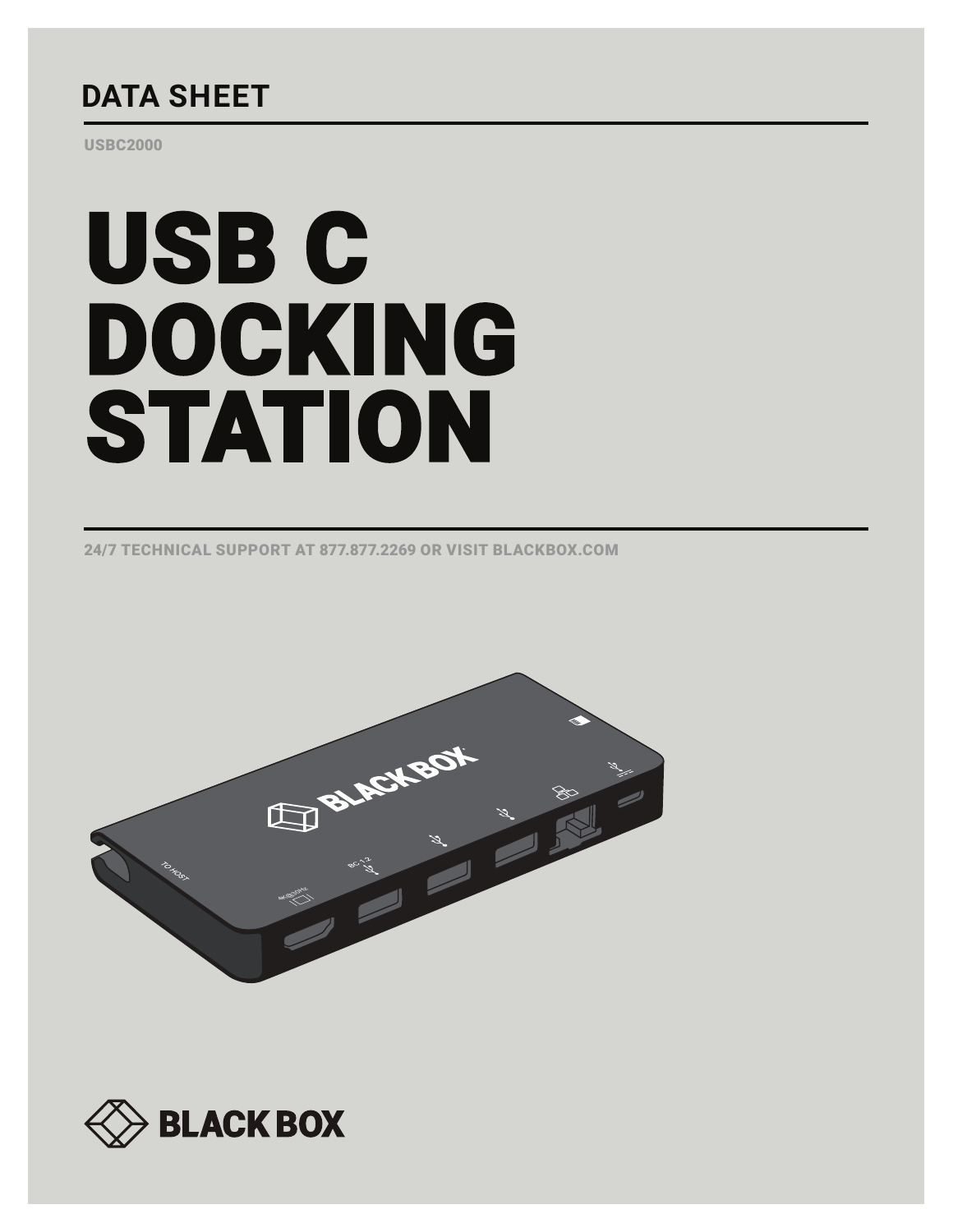## **OVERVIEW**

#### USB C DOCKING STATION (USBC2000) DATA SHEET

#### **INTRODUCTION**

The USBC2000 is a portable mini dock for laptops and mobile devices supporting USB C. The mini dock enables improved productivity by connecting to an HD screen, keyboard, mouse and other USB peripherals. The docking station includes a short USB C cable for connecting to the host device.

The dock features two USB C ports, an HDMI port, three USB 3.0 type A ports, an RJ45 LAN port, and Micro SD and SD/MMC slots.

The USBC2000 is compatible with laptops and mobile devices supporting DisplayPort alternate mode (DP alt mode).

#### **Description of the Detached Type-C M to M Cable**

- 1. It is a USB 3.1 Type-C Gen2 Full-featured cable with speeds up to 10 Gbps; E-marked IC and Vbus current capability up to 5 Amps.
- 2. This product only functions well with the included Black Box equipped Type-C M to M cable. If you need a replacement, order a Black Box USB-C 10 Gbps cable (part number USB3C10G-1M) or cable with the same specifications. For more information, contact Black Box Technical Support at 877-877-2269 or info@blackbox.com. Avoid using cables produced by other manufacturers.

#### **FEATURES**

- § **INTERFACES:**
	- **(1) TYPE-C FEMALE (CONNECT TO TYPE-C HOST PC WITH OUR EQUIPPED TYPE-C M TO M CABLE)**
	- **(1) TYPE-C FEMALE (FOR DATA AND PD CHARGING)**
	- **(3) USB-A FEMALE**
	- **(1) HDMI FEMALE**
	- **(1) RJ-45**
	- **(1) SD SLOT**
	- **(1) MICRO SD SLOT**
- § **SUPPORTS USB 3.0 SUPER SPEED (5 GBPS) TRANSMISSION, BACKWARDS-COMPATIBLE WITH USB 2.0**
- § **ONE OF THE THREE USB-A PORTS SUPPORTS BC 1.2, THE POWER OF THIS PORT CAN BE UP TO 7.5 W (5 V/1.5 A)**
- § **SUPPORTS 10/100/1000MBPS BANDWIDTH FOR THE RJ-45 PORT**
- § **SUPPORTS HDMI RESOLUTION UP TO 4K @ 30 HZ**
- § **TYPE-C FEMALE PORT SUPPORTS BOTH DATA (5 GBPS) AND PD CHARGING 100W (20 V/5 A)**
- § **MULTIPLE USB-C INTERFACES SUPPORT PLUG AND PLAY, HOT SWAP**
- § **SUPPORTS SECURE DIGITAL V3.0 UHS-I (ULTRA HIGH SPEED): SDR12 (12.5 MBYTE/S)/SDR25 (25 MBYTE/S)/SDR50 (50 MBYTE/S)/ DDR50 (50 MBYTE/S)/ SDR104 (104 MBYTE/S)**
- § **ALLOWS SD AND MICRO SD CARD TO WORK AT THE SAME TIME**
- § **SUPPORTS FAST ROLE SWAP OF PD 3.0, THE CONNECTED DEVICE WILL NOT GET DISCONNECTED WHEN PLUGGING THE PD ADAPTER IN AND OUT**
- § **EASY TO USE AND CARRY**

## SPECIFICATIONS

USB C DOCKING STATION (USBC2000)

| USB C DOCKING STATION (USBC2000) |                                                                                                                                         |  |
|----------------------------------|-----------------------------------------------------------------------------------------------------------------------------------------|--|
| <b>CONNECTORS</b>                |                                                                                                                                         |  |
| <b>INPUT CONNECTORS</b>          | (1) USB-C Female (with our Type-C M to M cable)                                                                                         |  |
| <b>OUTPUT CONNECTORS</b>         | (3) USB 3.0 Female;<br>(1) USB-C Female (for data and charging);<br>$(1)$ RJ-45;<br>(1) HDMI Female;<br>(1) Micro SDX;<br>$(1)$ SD/MMCX |  |
| <b>ENVIRONMENTAL</b>             |                                                                                                                                         |  |
| <b>OPERATING TEMPERATURE</b>     | 32 to 113° F (0 to 45° C)                                                                                                               |  |
| <b>STORAGE TEMPERATURE</b>       | +14 to +158° F (-10 to +70° C)                                                                                                          |  |
| <b>OPERATING HUMIDITY</b>        | 10 to 85% RH (no condensation)                                                                                                          |  |
| <b>STORAGE HUMIDITY</b>          | Operating: 0 to 95%, non-condensing                                                                                                     |  |
| <b>REGULATORY APPROVALS</b>      |                                                                                                                                         |  |
| <b>CERTIFICATIONS</b>            | FCC, CE                                                                                                                                 |  |
| <b>POWER</b>                     |                                                                                                                                         |  |
| <b>POWER SUPPLY</b>              | USB-C Female Port,<br>Up to 100 W (20 V/5 A)                                                                                            |  |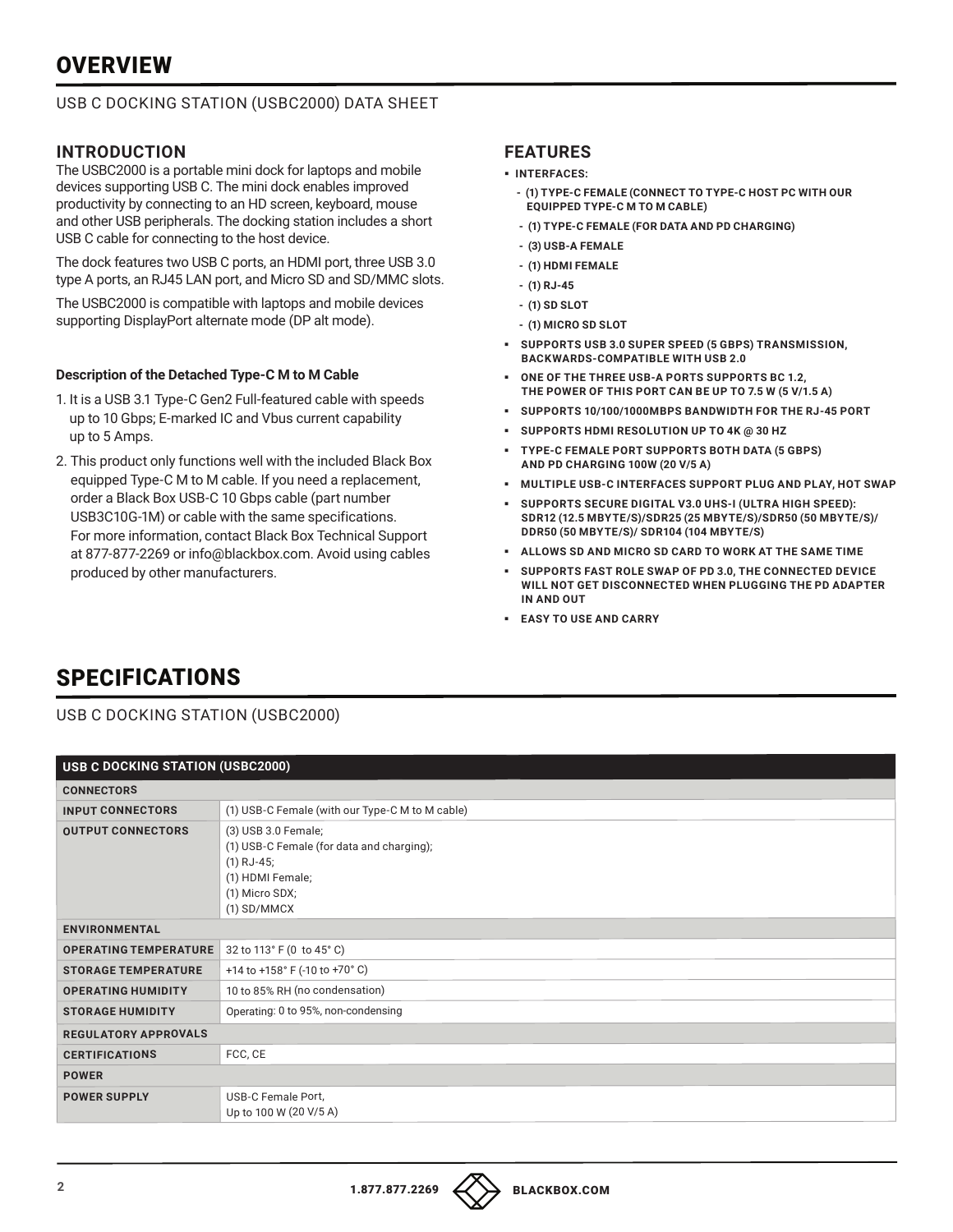## WHAT'S INCLUDED

USB C DOCKING STATION (USBC2000)

### **WHAT'S INCLUDED WITH THE USBC2000**

- § **(1) MAIN UNIT**
- § **(1) TYPE-C M TO M CABLE (STORES INSIDE THE MAIN UNIT)**

## TYPICAL APPLICATION

USB C DOCKING STATION (USBC2000)



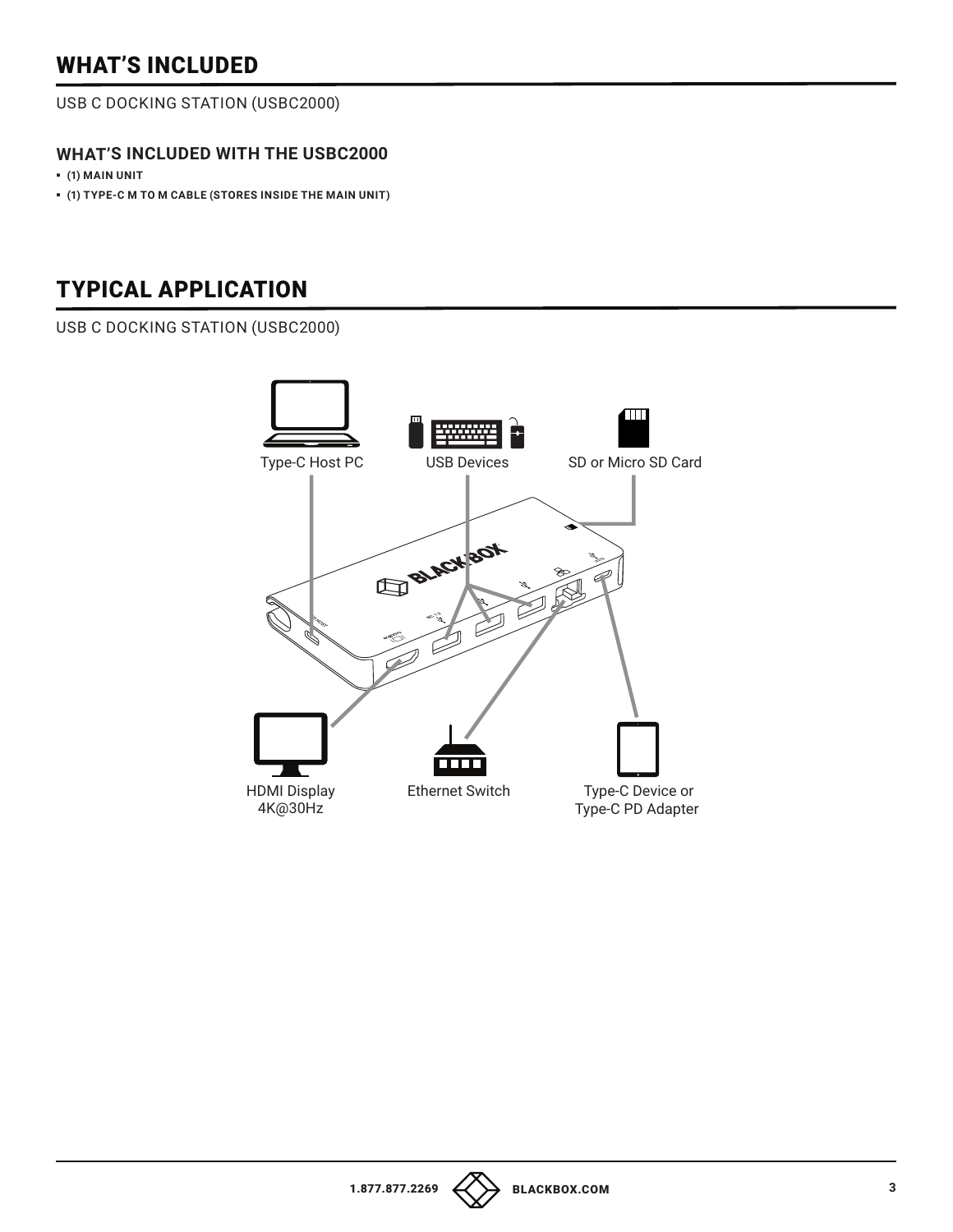## DIAGRAMS

## USB C DOCKING STATION (USBC2000)





**SIDE VIEW SIDE VIEW** Micro SD card slot œ SD card slot